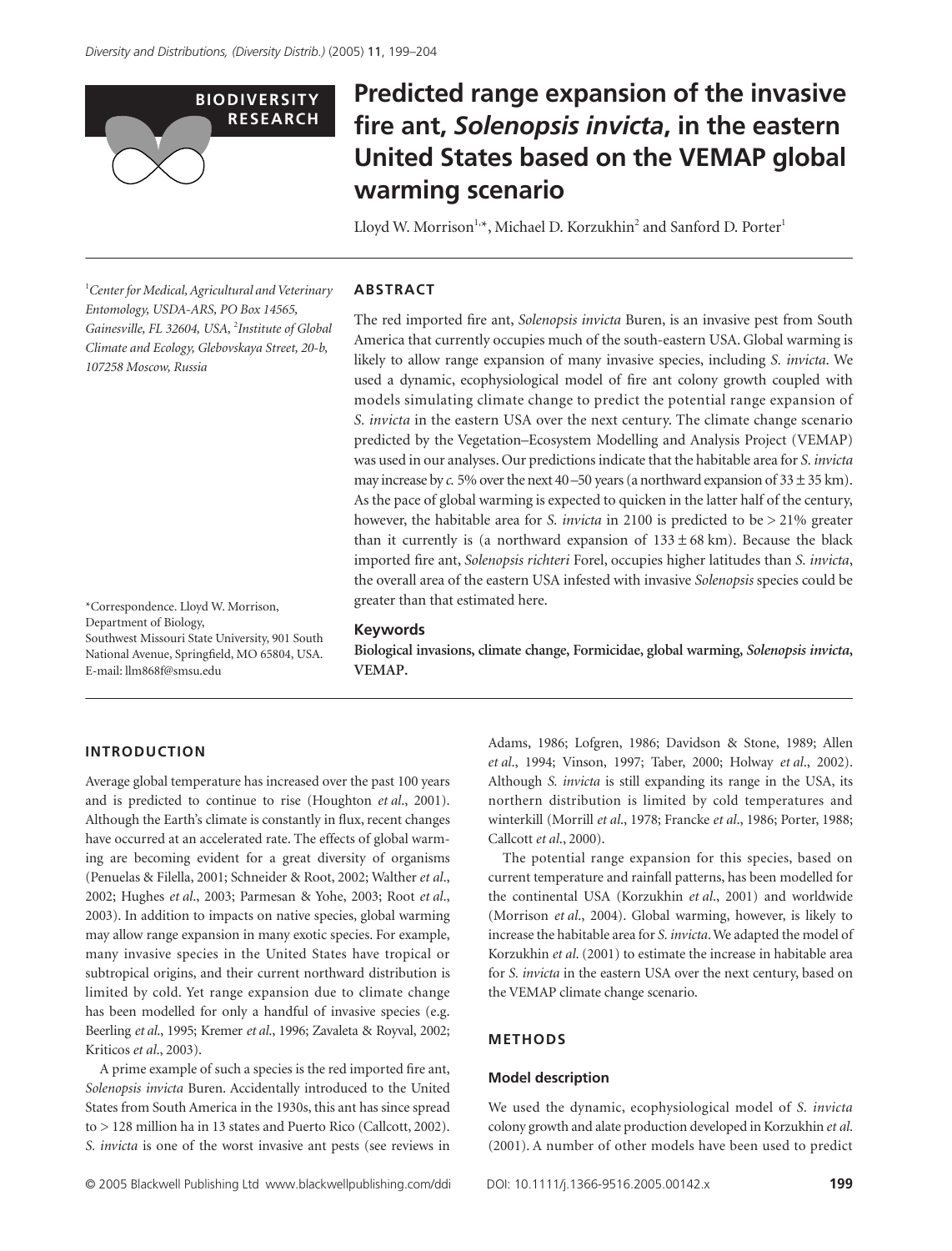*S. invicta* range limits in the continental United States (Pimm & Bartell, 1980; Stoker *et al*., 1994; Killion & Grant, 1995). We used the model of Korzukhin *et al*. (2001) because it contains certain advantages relative to the other approaches (discussed in Korzukhin *et al*., 2001).

A full description of the model may be found in Korzukhin *et al*. (2001). In brief, the model assumes soil temperature is the key ecological factor regulating *S. invicta* colony growth and reproduction. Winter kill caused by extended cold periods is the principal factor limiting colony survival. Colonies are described by two dynamic variables: colony size (as described by territory area) and daily alate production. Variation in colony size is governed by changes in soil temperature. The model estimates colony growth with two time steps per day, based on minimum and maximum daily temperatures. The colony is allowed to grow and lifetime female alate production (i.e. total number of alates produced by a colony during its lifetime) is calculated.

Based on estimated alate production, the model predicts geographical range limits. *S. invicta* is predicted to survive in areas where queens are able to produce some critical number of alates, but not in areas where cold temperatures cause lower reproductive rates and winter kill. The critical threshold is the point at which each mature queen reproduces herself, in which case the number of colonies is neither expanding nor contracting.

Because the exact number of alates required is unknown, the model was calibrated based on empirical data obtained from the northern range of *S. invicta* in the central and eastern United States (Oklahoma, Arkansas, and Tennessee). Northward expansion in this region has occurred very slowly over the past decade, indicating the northern range limit is being approached. A critical threshold of 3900 alates was determined to indicate certain colony proliferation success, based on the coldest areas where *S. invicta* is known to survive across the landscape. This is a conservative estimate because it is based on current northward range limits; further expansion (in the absence of climate change) would necessitate revising this threshold. A full description of the calibration procedure may be found in Korzukhin *et al*. (2001).

#### **Data sources**

Historical weather data were obtained from National Oceanic and Atmospheric Association CD-ROMs (NOAA, 1994). Minimum and maximum daily soil temperatures (when available) and air temperatures were extracted for 2615 meteorological stations within the area of interest, from 1982 to 1993. Soil temperature (10 cm deep) data were not available for all stations, and regression algorithms were used to estimate soil temperatures from air temperatures. Minimum and maximum daily soil temperatures were entered into the model of colony growth and reproduction for each station selected (see Korzukhin *et al*., 2001 for a full description of these procedures).

We restricted our area of interest to the continental USA below 39° N latitude and east of 103° W longitude because much of the northern USA is too cold, and much of the western USA too dry, to support *S. invicta*. States included were Alabama, Arkansas, Delaware, Florida, Georgia, Kansas (below 39° N latitude),

Kentucky, Louisiana, Maryland, Missouri (below 39° N latitude), Mississippi, North Carolina, Oklahoma, South Carolina, Tennessee, Texas, and Virginia.

To predict the future potential distribution of *S. invicta* due to global warming, we used the climate change scenario predicted by the Vegetation–Ecosystem Modelling and Analysis Project (VEMAP; Kittel *et al*., 1995; 1997; VEMAP Members, 1995; [http://www.cgd.ucar.edu/vemap/\).](http://www.cgd.ucar.edu/vemap/) VEMAP includes a highresolution topographically adjusted climate history of the USA from 1895 to 1993 on a 0.5° grid, with soils and vegetation cover. Ecosystem models based on 1895–1993 data simulate current ecosystem biogeochemistry. To simulate future continental USA climate for the period 1994–2100, these models have been integrated forward using coupled atmospheric–ocean global climate model experiments with transient greenhouse gas and sulphate aerosol forcing, by the Canadian Centre for Climate Modelling and Analysis and the Hadley Centre for Climate Prediction and Research.

#### **Range expansion**

The area of interest in the south-eastern USA contained 943  $0.5^{\circ} \times 0.5^{\circ}$  cells, each having 106-year long (1994–2099) minimum and maximum temperature trajectories as determined by VEMAP predictions. We selected three time intervals for our analyses: 1994–99, 2040–49, and 2080–89.

We first compared VEMAP predictions for the period 1994–99 with historical data from 1982 to 1993 derived from meteorological stations included in the NOAA database. All NOAA stations were sorted by  $0.5^{\circ} \times 0.5^{\circ}$  cells and average temperatures were calculated for each cell. The VEMAP predictions matched the NOAA historical data for most cells fairly closely (Fig. 1). Twentythree cells contained no NOAA weather stations with usable data; these cells were not included in the VEMAP–NOAA comparisons.



Figure 1 Correlation of air temperature data obtained from NOAA historical archives for 1982–93, and VEMAP predictions for 1994–99, by cell. ( $y = 0.962x + 0.412$ ;  $r^2 = 0.973$ ,  $n = 920$ ,  $F = 32603.54, P = 0.0001, d.f. = 1$ .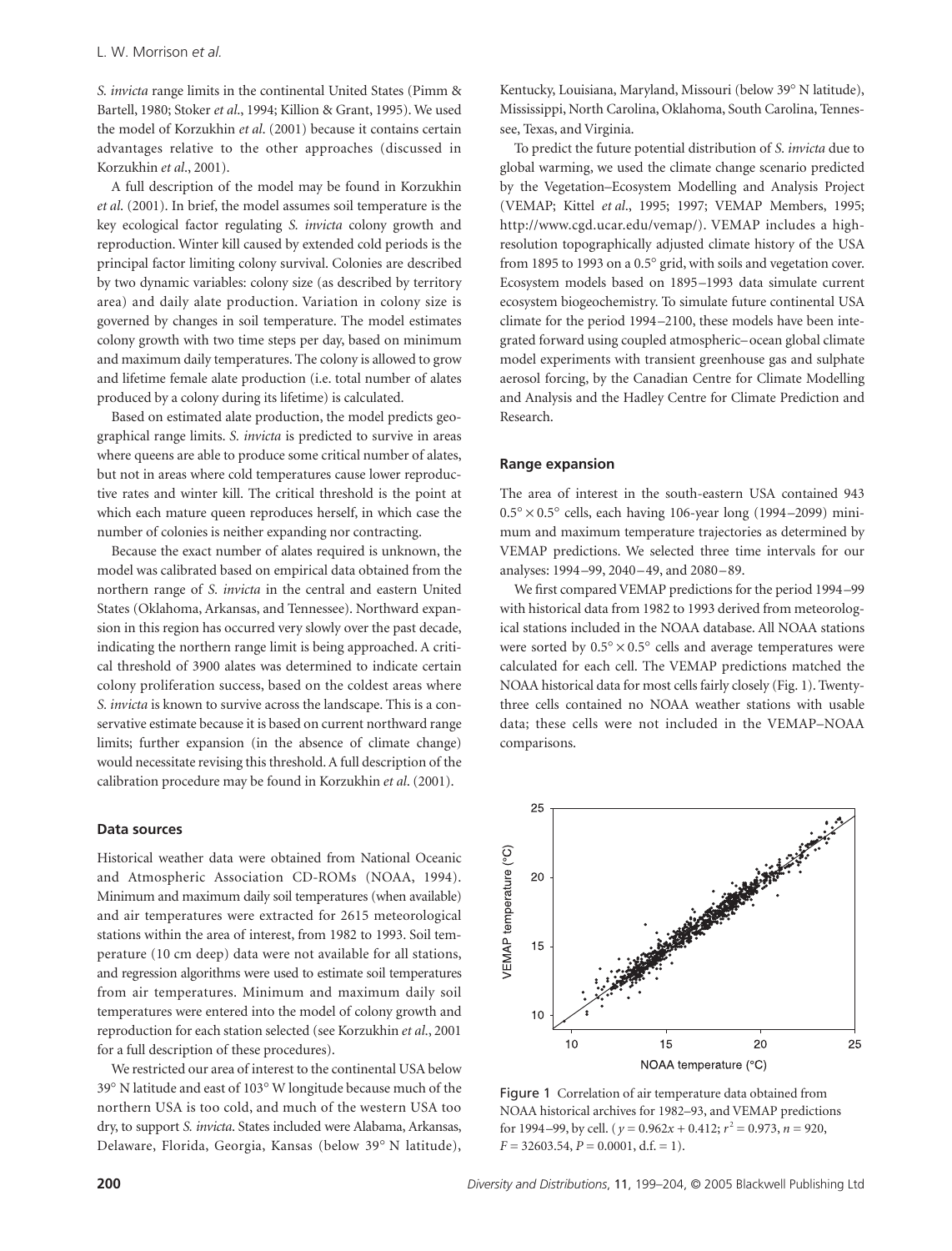Table 1 Longitude-dependent temperature corrections to VEMAP data

| Longitude range $(^{\circ}W)$                                         | 100-103 94-100 88-94 82-88 76-82 |                                      |   |  |
|-----------------------------------------------------------------------|----------------------------------|--------------------------------------|---|--|
| Temperature correction $(^{\circ}C)$ -2.35<br>Accuracy of adjustment* |                                  | $-1.53$ $-1.04$ $+0.05$ $+0.20$<br>4 | 5 |  |

\*NOAA and VEMAP cell number difference for each longitude range. The indicated temperature corrections were made to the VEMAP data so that the number of cells with *S. invicta* based on the VEMAP data more closely matched that of the historical data.

Table 2 Predicted increase in habitable area for *Solenopsis invicta* in the eastern USA due to global warming

| Period      | Number of $0.5^\circ$<br>cells occupied* | Total area occupied†<br>(x 1000 km <sup>2</sup> ) | Temperature<br>change‡ |
|-------------|------------------------------------------|---------------------------------------------------|------------------------|
| 1994-99     | 594                                      | 1565                                              |                        |
| $2040 - 49$ | 618                                      | 1648                                              | < 1 °C                 |
| $2080 - 89$ | 722                                      | 1901                                              | $\geq$ 3 °C            |

\*Not including 'partial' cells along the coastline.

†Assuming all cells are completely occupied; including 'partial' cells along the coastline.

‡Annual minimum temperature anomaly, based on VEMAP simulations [\(http://www.cgd.ucar.edu/vemap/\).](http://www.cgd.ucar.edu/vemap/).)

The *S. invicta* alate production model was run for: (1) historical station data sorted and averaged by cells; and (2) VEMAP predictions for 1994–99. The resulting *S. invicta* range (areas where alate production > 3900) included 577 cells based on historical data and 627 cells based on VEMAP predictions. Because this alate threshold (3900) was determined from empirical data in calibrating the model based on historical data (Korzukhin *et al*., 2001), we used temperature corrections to adjust the VEMAP predictions. Subtracting 0.82 °C from the VEMAP predictions resulted in alate production > 3900 for 577 cells, matching the cell count for the historical data.

The resulting VEMAP range was skewed, however, with warmer temperatures predicted in the west and cooler temperatures predicted in the east. Thus we made longitude-dependent corrections. The entire 76–103° W longitude range was subdivided into 5 intervals, and separate adjustments were made for each. Each interval contained 12 cells (6°) of longitude except the westernmost, which contained only six (Table 1). After the temperature corrections were incorporated, the *S. invicta* alate production model was run for the VEMAP predictions for each of three time periods: (1) 1994–99; (2) 2040–49; and (3) 2080–89.

This procedure yielded numbers of  $0.5^{\circ} \times 0.5^{\circ}$  cells suitable for fire ant habitation. We also estimated the total area suitable for *S. invicta* habitation in the three time intervals by calculating the area of each  $0.5^{\circ} \times 0.5^{\circ}$  cell (which varies with latitude). Along the coastline and border with Mexico, some noticeable gaps among the cells were present, where the land area filled only *c.* 50% of a cell. To correct for this, and make our statewide area estimates equivalent to known areas, we added a total of eight cells with 50% of the average cell area.

## **RESULTS**

Predictions (on a finer scale) for the potential distribution of *S. invicta* in the continental USA derived from the alate production model and based on historical data from NOAA, as well as the current, realized distribution, are presented in Korzukhin *et al*. (2001) or may be found online [\(http://cmave.usda.ufl.edu/ifahi/](http://cmave.usda.ufl.edu/ifahi/) ifarange\_us.html). The VEMAP predictions for the 1994–99 period were adjusted to match the current potential distribution as closely as possible. It should be noted that these predictions represent the potential maximum distribution of *S. invicta* (in the absence of climate change), rather than the current realized

distribution. This species is still gradually expanding its range in the continental USA, and is predicted to move northward by 80– 150 km in the eastern USA even in the absence of climate change (Korzukhin *et al*., 2001).

Based on the VEMAP climate change scenario, our model predicts the area suitable for *S. invicta* habitation will increase from 594  $0.5^{\circ} \times 0.5^{\circ}$  cells (*c.* 1,565,000 km<sup>2</sup>) at present to 618 cells (*c.* 1,648,000 km<sup>2</sup>) in 2040–49, and 722 cells (*c.* 1,901,000 km<sup>2</sup>) in 2080–89 (Fig. 2, Table 2). Thus the next *c.* 40 years would see a relatively small increment of 24 cells (c. 83,000 km<sup>2</sup>), but the following 40 years would see a much larger increment of 104 additional cells  $(c. 253,000 \text{ km}^2)$ . In most longitudes, the increase in habitable area along the northern boundary would extend 0– 1 cells by 2040–49, and an additional 1–3 cells by 2080–89. Each cell is 55.7 km in the north–south dimension, and the northward increase in habitable area for *S. invicta* would be 33 ± 35 (mean ± SD) km by 2040–49, and  $133 \pm 68$  km by 2080–89, assuming cells are entirely habitable.

States that would see relatively large increases in habitable area for *S. invicta* include Oklahoma, Arkansas, Tennessee, and Virginia. Expansion into the Texas panhandle may be limited by dry conditions (see Discussion). Further expansion in the eastern North Carolina region is not predicted by the model, probably due to the higher elevations and thus colder temperatures of the Appalachian Mountains. By 2080–89, Delaware and Maryland would be susceptible to invasion, and *S. invicta* may be able to inhabit areas north of 39° latitude along the Atlantic coast.

## **DISCUSSION**

The red imported fire ant, *S. invicta*, was accidentally introduced into Mobile, AL in the 1930s or 1940s (Callcott & Collins, 1996) and has since spread to occupy > 128 million hectares in 13 states and Puerto Rico (Callcott, 2002), despite federal efforts to stop or slow its spread (Lockley & Collins, 1990). This species extended its range by *c.* 8 km per year during the period of maximal expansion in the 1940s and 1950s (Wilson & Brown, 1958). Because it outcompetes most other ant species, and preys upon a great diversity of arthropods (Porter & Savignano, 1990), the factor(s) limiting its spread are likely to be abiotic (i.e.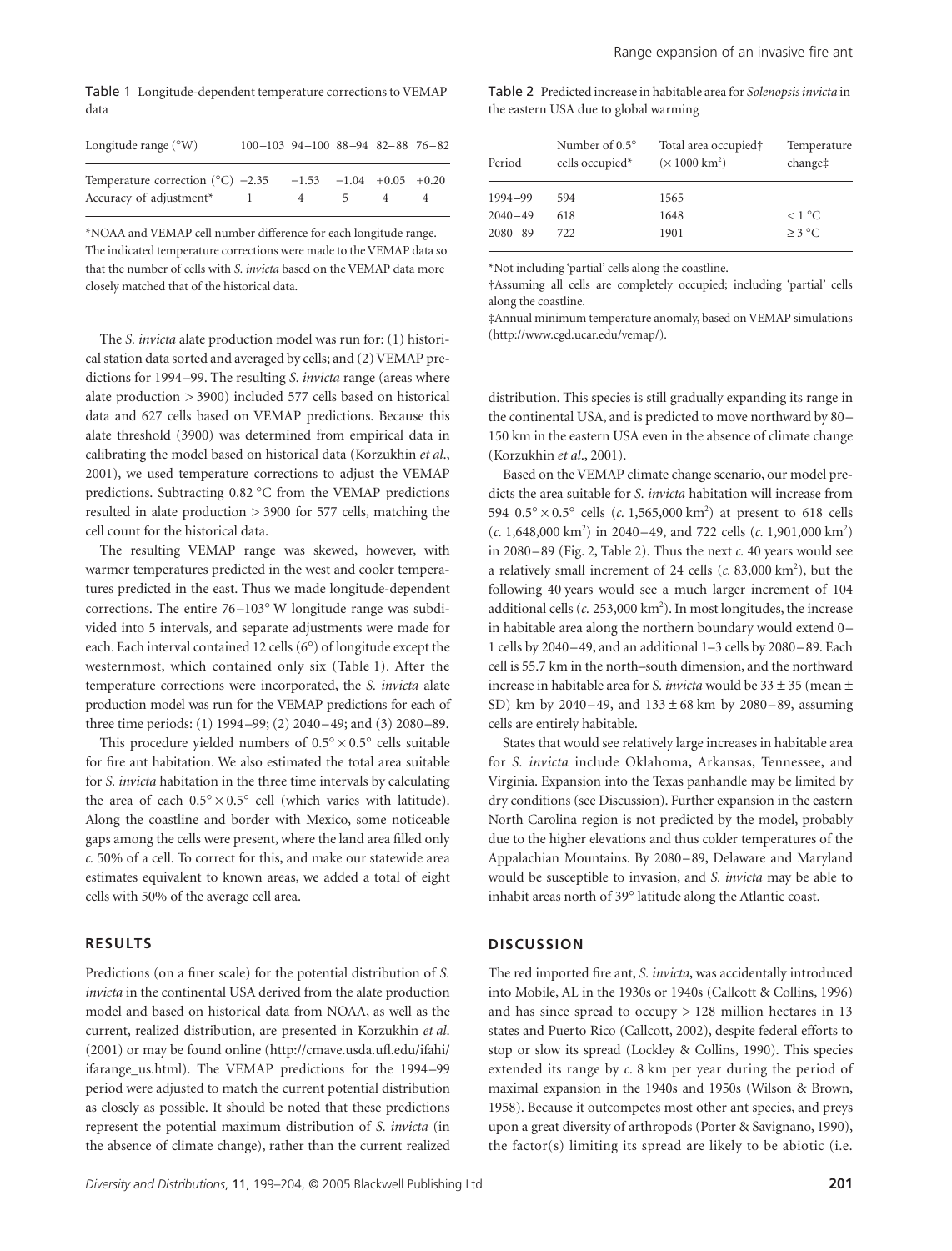

Figure 2 Map showing current and predicted potential range of *Solenopsis invicta* in the south-eastern USA under VEMAP climate change scenario.

climatic) rather than biotic (i.e. interspecific interactions, dispersal ability).

Our model predicts an increase of *c.* 5% in the habitable area for *S. invicta* in the eastern United States within the next 40– 50 years based on the VEMAP climate change scenario. As the pace of global warming is expected to quicken in the latter half of the century, however, the habitable area for *S. invicta* in the eastern United States is predicted to be *c.* 21% greater than it is currently.

Our model considers only temperature as a limiting factor to *S. invicta* survival. Arid conditions will also limit the distribution of this species. Over the area of the south-eastern USA considered, however, only the western edge and parts of south Texas may be too dry for *S. invicta* survival (Korzukhin *et al*., 2001). Extension of this model to other areas (e.g. the western USA) would require consideration of precipitation data (as in Morrison *et al*., 2004) to accurately predict occurrence probabilities of *S. invicta*. Mountainous topography, which may be associated with variation in temperature or precipitation over relatively small two-dimensional distances would also complicate such predictions. *Solenopsis invicta* may be able to survive farther north than predicted in urban environments or other areas with artificial heat sources. This species may also be able to temporarily expand its range into colder regions during unusually warm years (Callcott *et al*., 2000).

Because the last available NOAA temperature data (at the time of the modelling) was for 1993, and the first available VEMAP data was for 1994, there is no temporal overlap in the NOAAhistorical-temperature–VEMAP-predicted-temperature comparisons. Some warming may have occurred during this period

(1982–99), and because we adjusted the model without taking this change into account, our predictions could be slightly conservative. However, this is not likely to be a large source of error for two reasons: (1) Our predictions are on a relatively course scale  $(0.5^{\circ} \times 0.5^{\circ}$  cells); and (2) global warming during this period is expected to be relatively minor compared to the latter part of this century.

The accuracy of our estimates is limited by the size of the VEMAP cells, which cover, on average, 2583 km<sup>2</sup>, and decrease in area with increasing latitude. Adding some additional partial cells to compensate for coastline and border irregularities was necessarily subjective. Furthermore, cells along the northern boundary are probably not entirely habitable or uninhabitable at any given time, but some fraction of each cell likely contains habitable and uninhabitable regions. Yet, given that our area of interest contains 943 cells encompassing almost 2.5 million km<sup>2</sup>, the error due to these sources amounts to only a small percentage of the estimated habitable areas. The estimated habitable area in 2080–89 is likely to be a slight underestimate, given that the model predicts *S. invicta* will survive further than 39° N latitude along the Atlantic seaboard.

In the only other published account of the effects of global warming on *S. invicta* distribution, Zavaleta & Royval (2002) simulated the potential spread of this species in the eastern USA. They examined the relationship between January mean minimum temperatures and *S. invicta* occurrence probabilities, and used this relationship to predict future range expansion for temperature increases of 1–4 °C. Their results consisted of predicted increases in the area of infestation (on a county-by-county basis) for each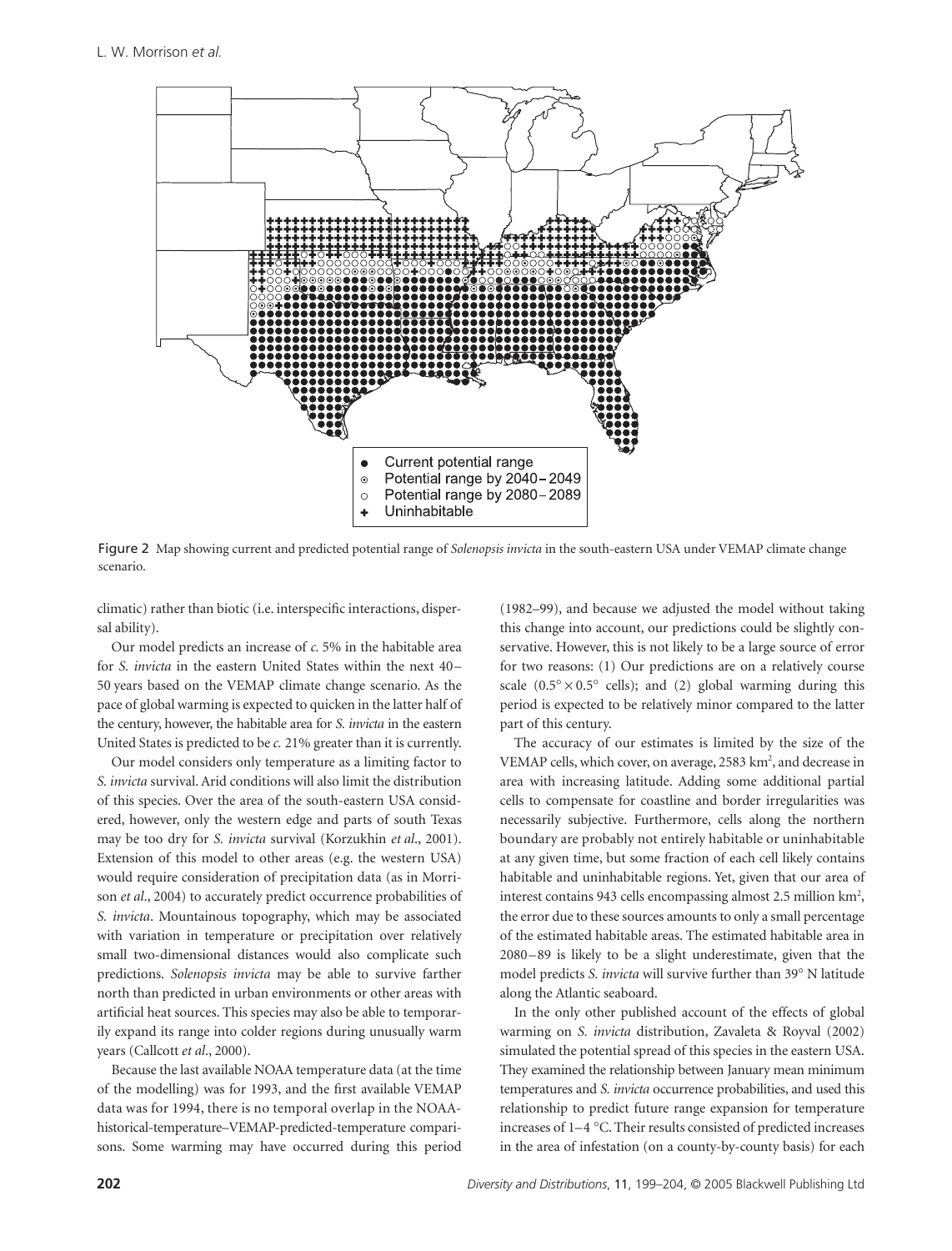1 °C increase in temperature. Their predictions, however, were not linked to any specific climate change scenario or timetable.

Zavaleta & Royval (2002) predicted the total area of infestation by *S. invicta* would increase from 1,261,000 km<sup>2</sup> (currently) to 2,038,000 km<sup>2</sup> given a 3 °C rise in temperature, and to 2,271,000 km<sup>2</sup> given a 4 °C rise. Their estimates may not be directly comparable to ours because of a different western limit (i.e. they considered the eastern USA 'east of the Rocky Mountains'). Furthermore, their starting point is the current realized range of *S. invicta*, whereas ours is the current potential range (Korzukhin *et al*., 2001). Nevertheless, their method does predict a relatively greater increase in habitable area (i.e. potential range) in response to global warming.

The method of Zavaleta & Royval (2002) is likely to overestimate this potential range because they used occurrence probabilities of fire ants predicted by January mean minimum temperatures to predict future infestation. Intermittent periods of cold that could cause winterkill in *S. invicta*, however, may not be reflected in average monthly temperatures, and means would tend to mask the lowest temperatures that would be the most critical for fire ant survival. Our model, by comparison, simulates the growth and survivorship of a fire ant colony over time based on daily minimum and maximum temperatures.

Finally, it should be noted that our model was calibrated based on the biology of the red imported fire ant, *Solenopsis invicta*. The black imported fire ant, *Solenopsis richteri* Forel, which is also an invasive pest, occurs at slightly higher latitudes than *S. invicta* both in the USA and in its South American homeland. This suggests that *S. richteri* may be able to spread somewhat further north than *S. invicta* during global warming, and the overall region of the eastern USA infested with invasive *Solenopsis* species would be greater than that estimated here.

## **ACKNOWLEDGEMENTS**

This work was supported in part by the USDA's National Research Initiative Competitive Grants Program, award no. 99-35316-7849. D. A. Fochs provided vital assistance during the early stages of this project. E. Daniels produced the map. S. Hartley and D. F. Williams provided helpful comments on a previous version of this manuscript. The use of trade, firm, or corporation names in this publication is for the information and convenience of the reader. Such use does not constitute an official endorsement or approval by the United States Department of Agriculture or the Agricultural Research Service of any product or service to the exclusion of others that may be suitable.

## **REFERENCES**

- Adams, C.T. (1986) Agricultural and medical impact of the imported fire ants. *Fire ants and leaf cutting ants: biology and management* (ed. by C.S. Lofgren and R.K. Vander Meer), pp. 48–57. Westview Press, Boulder, Colorado, USA.
- Allen, C.R., Demaris, S. & Lutz, R.S. (1994) Red imported fire ant impact on wildlife: an overview. *Texas Journal of Science*, **46**, 51–59.
- Beerling, D.J., Huntley, B. & Bailey, J.P. (1995) Climate and the distribution of *Fallopia japonica*: Use of an introduced species to test the predictive capacity of response surfaces. *Journal of Vegetation Science*, **6**, 269–282.
- Callcott, A.M.A. (2002) Range expansion of the imported fire ant — 1918–2001. 2002 Annual Imported Fire Ant Research Conference, Athens, Georgia, USA.
- Callcott, A.M.A. & Collins, H.L. (1996) Invasion and range expansion of imported fire ants (Hymenoptera: Formicidae) in North America from 1918 to 1995. *Florida Entomologist*, **79**,  $240 - 251$ .
- Callcott, A.M.A., Oi, D.H., Collins, H.L., Williams, D.F. & Lockley, T.C. (2000) Seasonal studies of an isolated red imported fire ant (Hymenoptera: Formicidae) population in eastern Tennessee. *Environmental Entomology*, **29**, 788–794.
- Davidson, N.A. & Stone, N.D. (1989) Imported fire ants. *Eradication of exotic pests* (ed. by D.L. Dahlsten, R. Garcia and H. Lorraine), pp. 196–217. Yale University Press, New Haven, Connecticut, USA.
- Francke, O.F., Cokendolpher, J.C. & Potts, L.R. (1986) Supercooling studies on North American fire ants (Hymenoptera: Formicidae). *South-western Naturalist*, **31**, 87–94.
- Holway, D.A., Lach, L., Suarez, A.V., Tsutsui, N.D. & Case, T.J. (2002) The causes and consequences of ant invasions. *Annual Review of Ecology and Systematics*, **33**, 181–233.
- Houghton, J.T., Ding, Y., Griggs, D.J., Noguer, M., van der Linden, P.J., Dai, X., Maskell, K. & Johnson, C.A., eds. (2001) *Climate change 2001: the scientific basis*. Cambridge University Press, Cambridge.
- Hughes, T.P., Baird, A.H., Bellwood, D.R., Card, M., Connolly, S.R., Folke, C., Grosberg, R., Hoegh-Guldberg, O., Jackson, J.B.C., Kleypas, J., Lough, J.M., Marshall, P., Nystrom, M., Palumbi, S.R., Pandolfi, J.M., Rosen, B. & Roughgarden, J. (2003) Climate change, human impacts, and the resilience of coral reefs. *Science*, **301**, 929–933.
- Killion, M.J. & Grant, W.E. (1995) A colony-growth model for the imported fire ant: potential geographic range of an invading species. *Ecological Modelling*, **77**, 73–84.
- Kittel, T.G.F., Rosenbloom, N.A., Painter, T.H., Schimel, D.S. & VEMAP Modelling Participants. (1995) The VEMAP integrated database for modelling United States ecosystem/ vegetation sensitivity to climate change. *Journal of Biogeography*, **22**, 857–862.
- Kittel, T.G.F., Royale, J.A., Daly, C., Rosenbloom, N.A., Gibson, W.P., Fisher, H.H., Schimel, D.S., Berliner, L.M. & VEMAP2 Participants. (1997) A gridded historical (1895–1993) bioclimate dataset for the conterminous United States. 10th Conference on Applied Climatology, Reno, Nevada, American Meteorological Society, Boston, Massachusetts, USA.
- Korzukhin, M.D., Porter, S.D., Thompson, L.C. & Wiley, S. (2001) Modelling temperature-dependent range limits for the fire ant *Solenopsis invicta* (Hymenoptera: Formicidae) in the United States. *Environmental Entomology*, **30**, 645–655.
- Kremer, R.G., Raymond, H.E. Jr, Running, S.W. & Coughlan, J.C. (1996) Simulating vegetational and hydrologic responses to natural climatic variation and GCM-predicted climate change